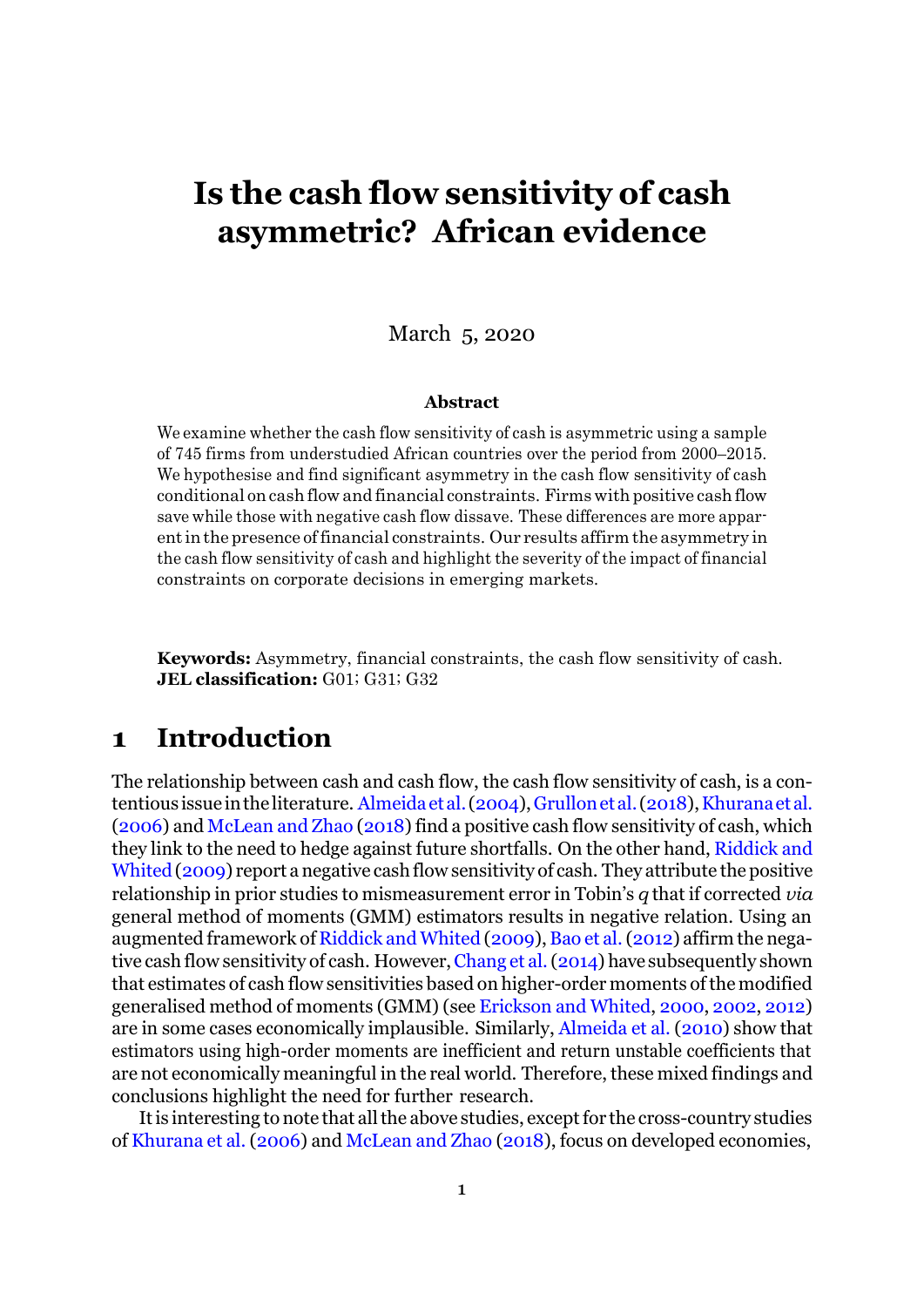which limits the generalisability of the findings to emerging economies with markedly different institutions. Yet, the few extant studies in emerging economies find significant heterogeneity in firm financing arising from differences in the level of access to capital markets. For example, [Gwatidzo](#page-6-6) and Ojah [\(2014\)](#page-6-6) find that institutional infrastructure and non-traditional factors significantly influence corporate debt in underdeveloped African markets. Similarly, Amaeshi et al. [\(2016\)](#page-5-3) document that institutional voids (the absence of intermediaries) in Africa limit access to external finance, and where the finance is available, it is costly and accompanied by restrictive covenants.<sup>[1](#page-1-0)</sup> [Guariglia and Yang](#page-6-7) [\(2018\)](#page-6-7) also report that 90% of total financing for individually owned Chinese firms is from self-financing sources such as cash reserves, loans from relatives and retained earnings. To the extent that African firms rely mostly on internal financing sources, they provide an ideal independent sample to reconcile and generalise empirical findings on the cash flow sensitivity of cash as savings from internally generated cash flow are likely to be high and heterogeneous within this context. To the extent that capital markets in Africa are different from developed economies where studies are concentrated, they offer unique institutional settings to validate extant propositions or theorie[s.](#page-1-1)<sup>2</sup> Understanding whether the cash flow sensitivity of cash for African firms is positive or negative and if it is asymmetric or not represents, therefore, an interesting research question.<sup>[3](#page-1-2)</sup>

In this paper, we contribute to the ongoing debate on the cash flow sensitivity of cash by providing further empirical evidence from emerging markets which are understudied in the literature. We conjure that limited access to finance in emerging economies is likely to make changes in cash (savings) more sensitive to operating cash flow and that this sensitivity is asymmetric conditional on cash flow (positive *versus* negative cash flow) and financial constraints. Using a sample of  $745$  firms (7,280 firm-year observations) drawn from eight African countries over the period from 2000 to 2015, we examine whether the cash flow sensitivity of cash is asymmetric and how financial constraints impact on the cash flow sensitivity of cash. Our findings which are robust to the choice of estimation technique show that the cash flow sensitivity of cash is positive and asymmetric conditional on cash flow. Specifically, for a one standard deviation increase in cash flow, the average firm increases cash holdings by 3.28%. When comparing the cash flow sensitivity of cash conditional on cash flow, we find that firms with positive cash flow increase their cash holdings by 3.71% for a one standard deviation increase in cash flow, which is 52% higher than firms with negative cash flow (2.44%). We further find that the asymmetry between firms with positive and negative cash flow varies significantly with financial constraints. Consistent with our hypothesis, only constrained firms with positive cash flow to save relatively more than unconstrained firms, while constrained firms with negative cash flows save much more than their unconstrained counterparts. Thesedifferences showthatfinancialconstraintsincreasetheasymmetryinthecashflow sensitivity of cash in the context of emerging economies where firms have limited access

<span id="page-1-1"></span><span id="page-1-0"></span><sup>1</sup>Bae and [Goyal](#page-5-4) [\(2009\)](#page-5-4) find that lenders shorten maturities, reduce loan amounts and increase spread when lending in environments characterised by poor legal enforcement.

<span id="page-1-2"></span><sup>&</sup>lt;sup>2</sup>Notwithstanding the contributions of the cross-country studies of [Khurana](#page-6-1) et al. [\(2006\)](#page-6-1) and [McLean](#page-7-0) and  $\text{Zhao}$  $\text{Zhao}$  $\text{Zhao}$  [\(2018\)](#page-7-0), they do not provide a complete picture of firms operating in African markets as their sample only includes South Africa.

<sup>3</sup>The extant studies in emerging markets do not examine corporate savings behaviour which is some-what surprising given the surge in cash holdings documented in developed countries (see [Foley](#page-6-8) et al., [2007;](#page-6-8) [Dittmar and Thakor, 2007;](#page-6-9) [Brown and Petersen, 2011;](#page-6-10) [Bates et al.,](#page-5-5) [2009\)](#page-5-5).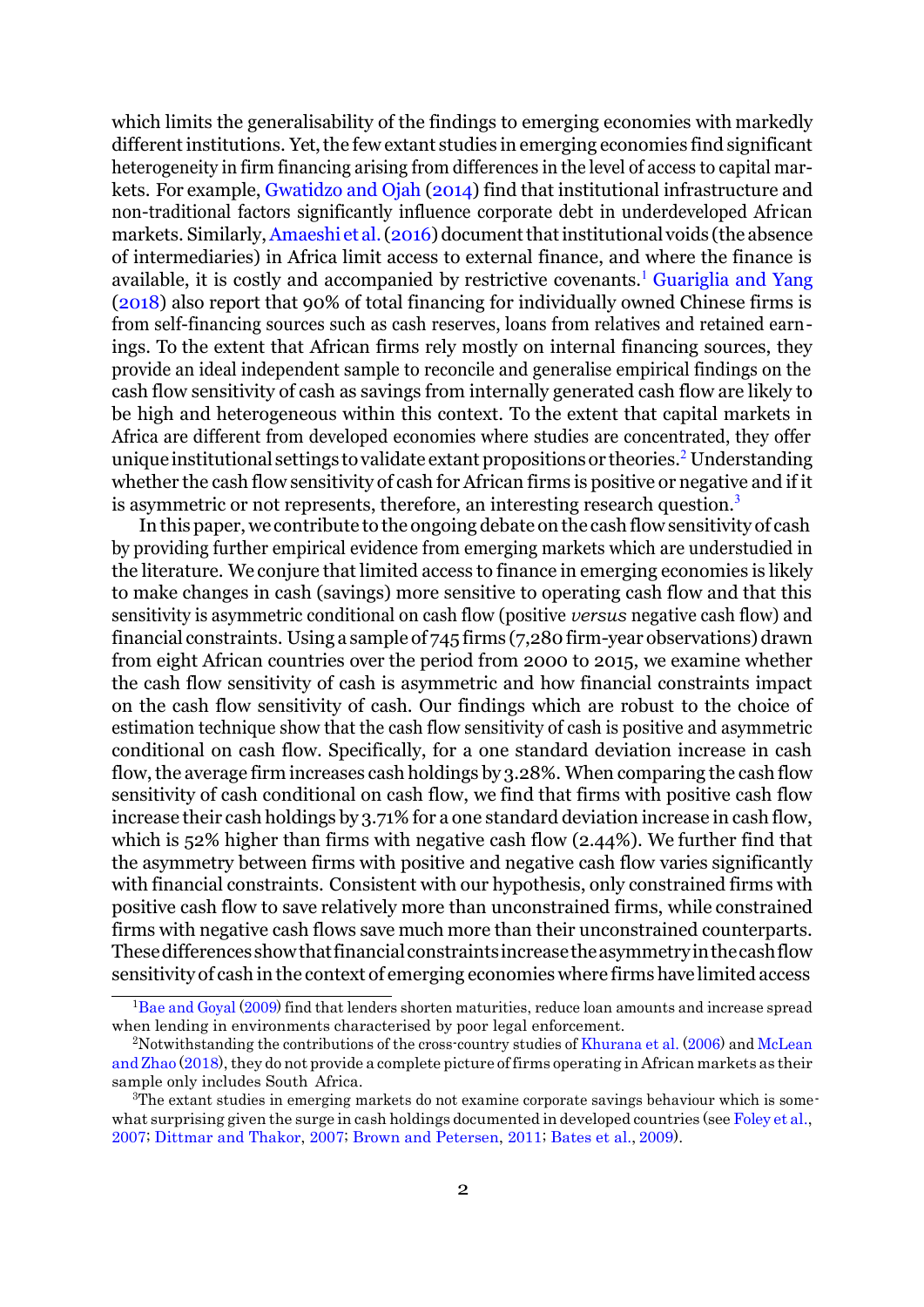<span id="page-2-3"></span>to external sources of finance.

The rest of the paper is organised as follows. Section [2](#page-2-0) presents the methodology, Section 3 presents the data used in the analyses, Section 4 discusses the empirical results, and Section [5](#page-5-6) concludes.

## <span id="page-2-0"></span>**2 Methodology**

Toexamine the asymmetry in the cash flow sensitivity of cash, we estimate the following model:

<span id="page-2-1"></span>
$$
\Delta Cash_{ijt} = v_0 + v_1 CF_{ijt} + v_2 DNeg_{ijt} + v_3 CF_{ijt} \times DNeg_{ijt} + \beta X_{ijt-1} + i_{ijt}
$$
 (1)

where ∆*Cashijt* is the change in cash holdings for firm *i* in country *j* at time *t*, *γ*<sup>0</sup> is a constant, and  $\gamma_1 - \gamma_3$  and  $\beta$  are parameters to be estimated, *CF*<sub>*ijt*</sub> is the firm's cash flow, *DNeg<sub>iit</sub>* is a dummy variable that takes the value of one for firms that report negative cash flow and otherwise, zero, *X ijt−*<sup>1</sup> is vectors of firm-specific characteristics explained below, *ν<sup>j</sup>* and *ν<sup>t</sup>* are the country and time fixed effects, and *ijt* is the error term. The vector, *X ijt−*1, consists of Tobin's *q* (*Q*), the logarithm of total assets (*Size*), change in total debt (∆*TDA*) and change in property, plant and equipment (∆*PPE*).

<span id="page-2-4"></span>The extant literature informs the control variables used. For example, [Almeida](#page-5-0) et al. [\(2004\)](#page-5-0), [Khurana et al.](#page-6-1) [\(2006\)](#page-6-1) and Bao [et al.](#page-5-1) [\(2012\)](#page-5-1) find that Tobin's *q* has a positive effect on changes in cash holdings as high-growth firms save to finance future growth opportunities. For firm-size, Khurana et al. [\(2006\)](#page-6-1) find it has a positive effect on changes in cash. This arises as firm-size is an indicator of access to external finance and the cost of capital [\(Hennessy](#page-6-11) and Whited, [2007;](#page-6-11) [Riddick](#page-7-1) and Whited, [2009\)](#page-7-1). Larger firms are more able to save as they have better access to external finance [\(Almeida et al.,](#page-5-0) [2004;](#page-5-0) Almeida and [Campello,](#page-5-7) [2007\)](#page-5-7) and economies of scale in managing cash holdings [\(Khurana et al., 2006;](#page-6-1) [Bao et al., 2012\)](#page-5-1). Several studies find that collateral (PPE) is associated with better access to external finance [\(Campello and Giambona, 2013;](#page-6-12) [Flor](#page-6-13) and [Hirth,](#page-6-13) [2013;](#page-6-13) [Lei](#page-7-2) et al., [2018\)](#page-7-2). This should reduce the need to hoard cash and lead to a negative relationship between ∆*Cash* and ∆*PPE*. However, the effect of ∆*Debt* is not apparent as some studies find that debt is a substitute for cash Opler et al. [\(1999\)](#page-7-3); Gamba and [Triantis](#page-6-14) [\(2008\)](#page-6-14); Kling et al. [\(2014\)](#page-7-4), while others find a complementary relationship [\(Acharya](#page-5-8) et al., [2007;](#page-5-8) Gamba and [Triantis,](#page-6-14) [2008;](#page-6-14) Flannery and [Lockhart,](#page-6-15) [2009\)](#page-6-15). Based onthe aforementioned studies,weexpectfirm-size andTobin's*q* tohavea positive effect on ∆*Cash*, while ∆*PPE* should have a negative effect. As literature is not clear on what effect ∆*Debt*has on ∆*Cash*, we, therefore, do make a prediction for this variable.

We next estimate a modified version of our initial model to capture the effect of financial constraints on cash flow sensitivity as follows:-

<span id="page-2-2"></span>
$$
\Delta Cash_{ijt} = a_0 + a_2 CF_{ijt} + a_3 DNeg_{ijt} + a_4 CF_{ijt} \times DNeg_{ijt} + a_5 DFC_{ijt} + a_6 DNeg_{ijt} \times DFC_{ijt} + a_7 CF_{ijt} \times DNeg_{ijt} \times DFC_{ijt} + \beta \mathbf{X}_{ijt-1} + i_{jt} \quad (2)
$$

*−* as constrained and otherwise zero, and *α*<sup>1</sup> *α*<sup>7</sup> are parameters to be estimated. We where *DFCijt* is a dummy variable that takes the value of one if we categorise a firm categorise a firm in each year as constrained (unconstrained) if it is below (above)the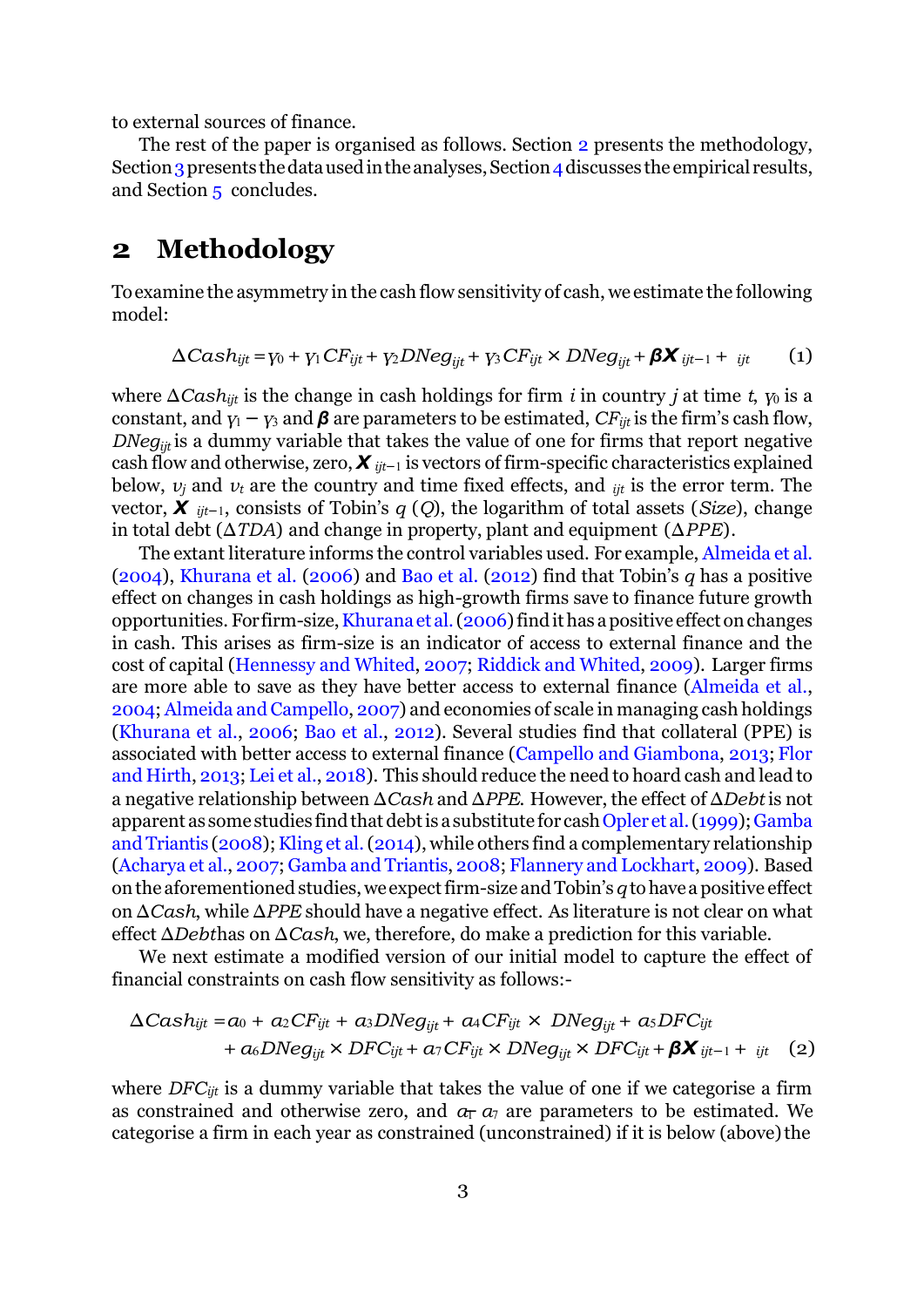median distribution of the logarithm of market capitalisation (MktCap), firm-age and tangibility. For our categorisation based on the WW Index [\(Whited,](#page-7-5) [2006\)](#page-7-5), we consider a firm to be constrained (unconstrained) if it is above (below) the median distribution of the WW Index in each year. We use the median to categorise firms into regimes rather than the upper (lower) quartiles or deciles as this reduces the likelihood of finding significant cross-sectional differences between constrained and unconstrained sub-samples.

Tofacilitate comparison with prior studies and for robustness, we estimate Equations [\(1\)](#page-2-1) using pooled ordinary least squares (OLS), fixed effects (FE), instrumental variables (IV) and general method of moments (GMM3-GMM5). We estimate our main model, Equation [\(2\)](#page-2-2), using the general method of moments (GMM5) based on higher-order moments that account for potential mis-measurement errors in Tobin's  $q$  (see, Erickson and [Whited,](#page-6-3) [2000,](#page-6-3) [2002;](#page-6-4) [Bao](#page-5-1) et al., [2012\)](#page-5-1).

## <span id="page-3-0"></span>**3 Data**

Wecollect data from *Datastream* over period 2000–2015 and exclude firms in the financial and utility sectors, and those with missing data. To reduce the effects of outliers, we winsorise all variables at the upper and bottom 1% percentiles of the distribution. Our final sample consists of 7,280 firm-year observations for 745 firms from Egypt, Ghana, Ivory Coast, Kenya, Morocco, Nigeria, South Africa and Tunisia. We describe in detail each of the variables in Appendix [A.](#page-11-0)

#### PLEASE INSERT TABLE [1 H](#page-8-0)ERE

Table [1](#page-8-0) presents the summary statistics and correlations for all variables. The mean (median) change in cash (∆*Cash*), cash flow (*CF* ), Tobin's *q* (*Q*), size (*Size*), change in debt (∆*Debt*), change in property, plant and equipment (∆*PPE*), and R&D are 1.3% (0.6%), 15.3% (14.3%), 1.60 (1.35), 15.08 (15.20), 2.1% (0.1%), 3.6% (1.9%), 0.1% (0), respectively. The pairwise correlations in Panel B show that change in cash (∆*Cash*) is positively correlated with cash flow (*CF* ), Tobin's *q* (*Q*) and change in debt (∆*Debt*), whileitisnegativelycorrelatedwithsize(*Size*), changeinproperty,plant andequipment (∆*PPE*), and research and development (*R*&*D*).

## <span id="page-3-1"></span>**4 Empirical Results**

We first examine whether the cash flow sensitivity of cash is asymmetric conditional on cash flow, and if this asymmetry is affected by financial constraints. Table [2](#page-9-0) presents the results estimating Equation  $(1)$  that relates the change in cash to firm characteristics.

#### PLEASE INSERT TABLE [2 H](#page-9-0)ERE

Table [2](#page-9-0) shows that the cash flow sensitivity of cash ranges between 0.265 and 0.458. Our estimate of the cash flow sensitivity of cash in Columns  $(4)$ - $(6)$  using general method of moments (GMM3-GMM5) based on higher-order moments to correct for potential measurement errors are relatively higher than those in Columns (1), (2) and (3)based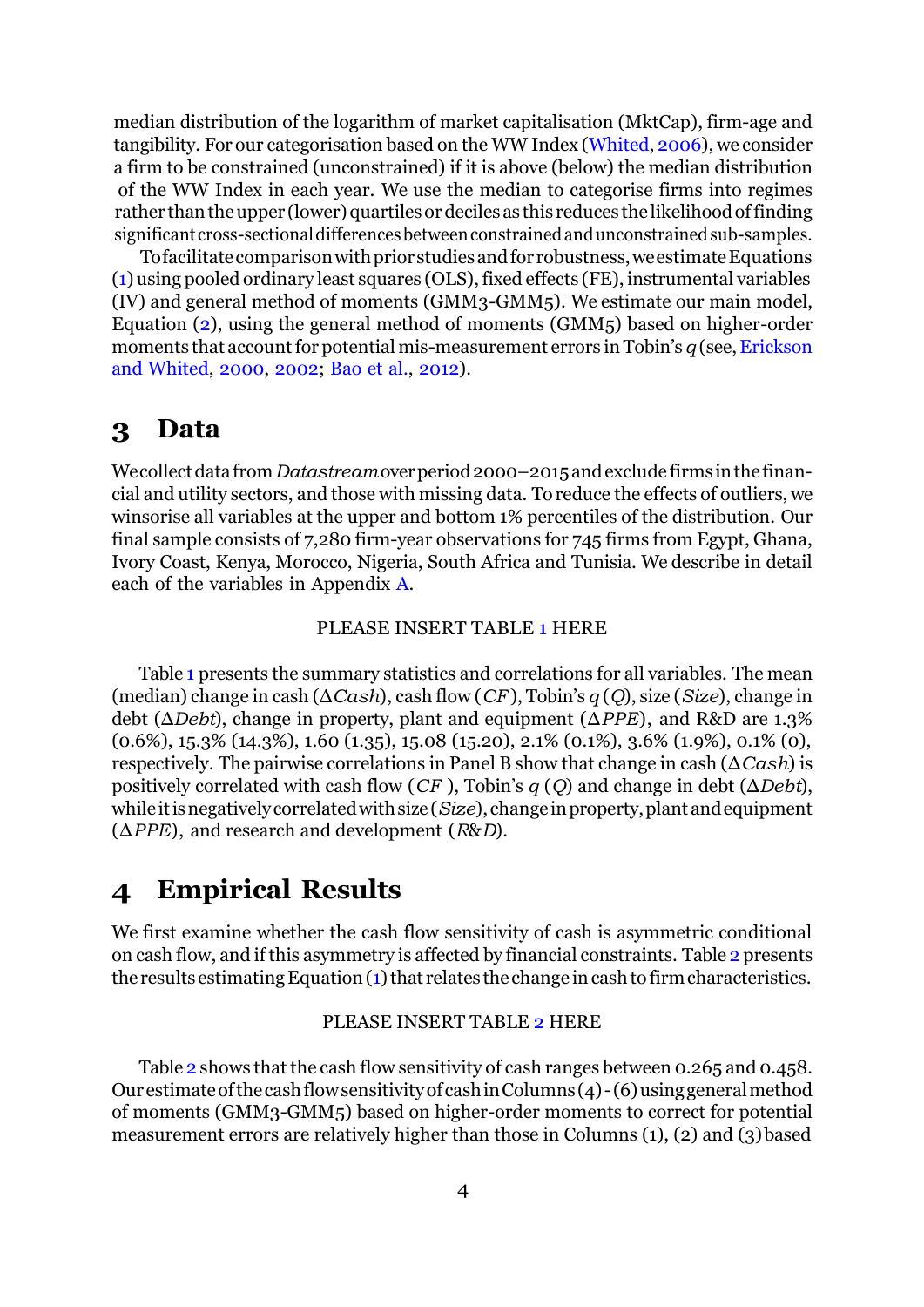*× ×* of *CF DNeg DFC*, in Columns (7) - (12), are consistently negative and significant, on pooled ordinary least squares (OLS), fixed effects (FE), and instrumental variables (IV), respectively. Columns (4) - (6) show the average firm increases cash holdings by 26.5%-44.9%. This resultis consistentwiththeneedtopreserve financingflexibility,the precautionary motive of holding cash, in order to hedge any future shortfalls, especially in less developed capital markets where access to finance is limited. The coefficients indicating that the cash flow sensitivity of cash is asymmetry conditional on cash flow. Specifically, firms with negative cash flow shocks tend to dissave 12.3% - 32.6% while those with positive shocks save 29.9% - 45.8% in anticipation of future cash shortfall[s.](#page-4-0)<sup>4</sup> These findings affirm the asymmetry in the cash flow sensitivity of cash but differ from Bao et al.  $(2012)$  in that the cash flow sensitivity of cash is positive (negative) for firms with positive (negative) cash flow rather than negative (positive). We attribute these differences to the overreaching need to enhance or increase financial flexibility byhoarding cash and then drawing down cash reserves cover negative cash flow shocks in environments characterised by limited access to external finance.

Consistent with prior literature, we find that ∆*Debt* and ∆*PPE* have a positive and negative effect on ∆*Cash*, respectively. The negative effect of ∆*PPE* is in line with [Flannery and Lockhart](#page-6-15) [\(2009\)](#page-6-15) and [Kling et al.](#page-7-4) [\(2014\)](#page-7-4) who find that firms with better access to external finance hold less cash reserves. For the positive effect of ∆*Debt*, we link this result to a host of studies that find a complementary relationship between debt and cash holdings (see [Acharya](#page-5-8) et al., [2007;](#page-5-8) Gamba and [Triantis, 2008;](#page-6-14) [Flannery](#page-6-15) [and Lockhart, 2009\)](#page-6-15). However, the negative effect of Tobin's *q* and size on ∆*Cash* is inconsistent with the literature [\(Almeida et al., 2004;](#page-5-0) [Khurana et al., 2006;](#page-6-1) [Bao et](#page-5-1) al., [2012\)](#page-5-1). This finding is somewhat surprising and suggests that changes in cash holdings within the African context are not due to the need to finance future growth opportunities. Instead, financial constraints appear to be the main reasons for the rise in corporate savings, as evidenced by the negative coefficient of firm-size (which is a proxy for credit constraints). Given our focus and for brevity, we do not further discuss the results of control variables.

Wenext examine the impact of financial constraints on the cash flow sensitivity conditional on the WW Index (Whited, 2006), market capitalisation (MktCap), firm-age and tangibility. Financial constraints are more likely to be binding for firms in developing markets as access to external finance is limited. This prediction should lead to a high asymmetry in the cash flow sensitivity of cash for African firms. Table [3](#page-10-0) presents the results estimating Equation  $(2)$  that relates the change in cash to firm characteristics and financial constraint indicators.

#### PLEASE INSERT TABLE [3 H](#page-10-0)ERE

flow and the dummy of financial constraint, *CF×DFC*, is positive and significant, in-For all proxies of financial constraints, the coefficient of the interaction term of cash dicating that constrained firms save 6.4% - 19.3% more than unconstrained firms. The results suggest that constrained firms have a higher need to hoard cash in a bid to enhance financial flexibility and hedge against future shortfalls. However, constrained firms

<span id="page-4-0"></span> $4A$ ppendix  $\overline{B}$  $\overline{B}$  $\overline{B}$  shows similar asymmetry in the cash flow sensitivity of cash for firms in South Africa and for those in other countries (excluding South Africa).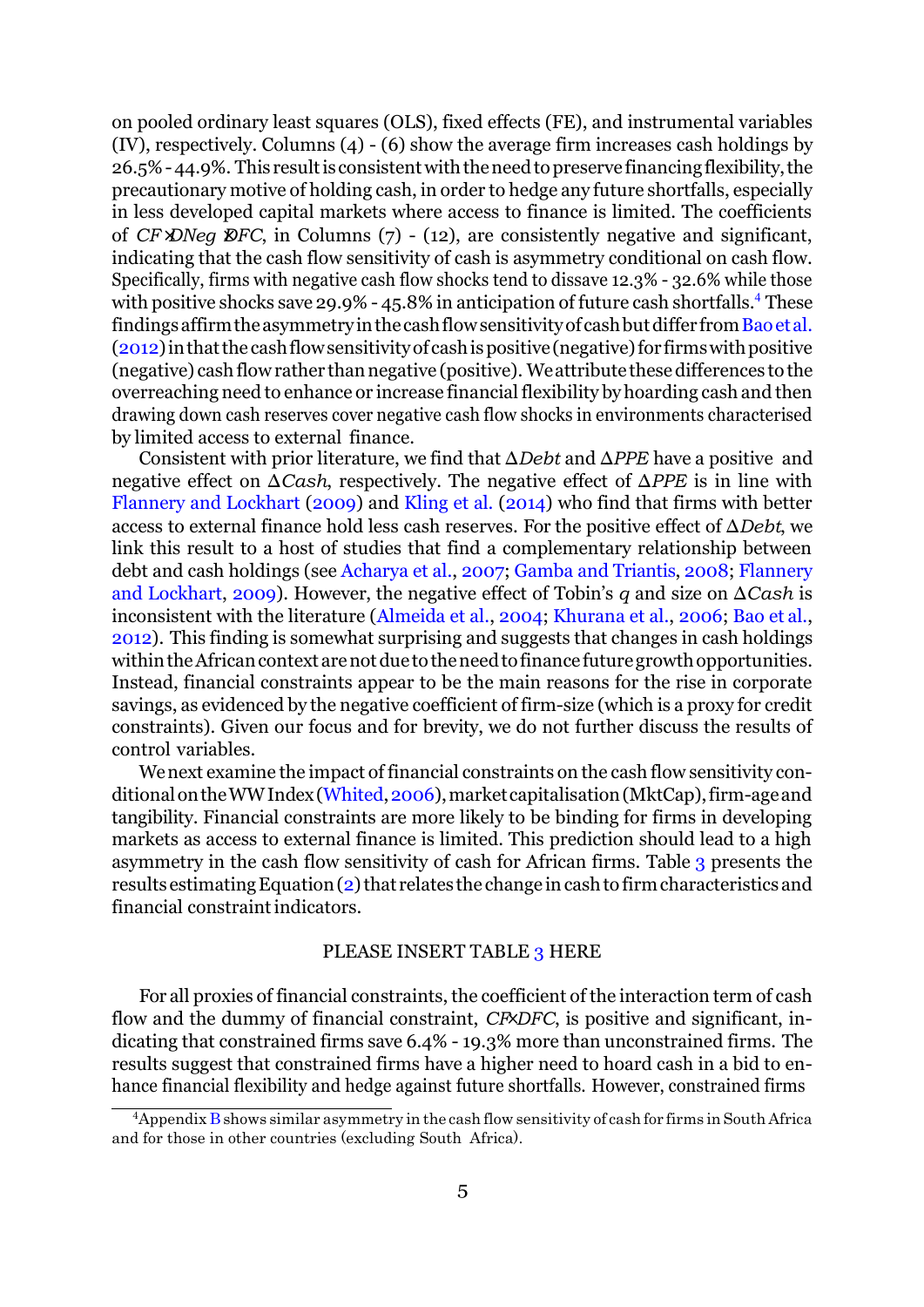with adverse cash flow shocks dissave 5.2% - 57.9% more than their unconstrained counterparts. A comparison of the pre-crisis (2000–2007) and post-crisis (2008–2015) period shows that the asymmetry increases in the post-crisis period, which is marked by significant contractions incredit supply.Thisfindingsuggests thatfirmsdraw-downcashwhen credit supply contracts, and those that can still generate positive cash flow further hoard it to strategically increase financial flexibility.

Overall, our results show significant asymmetry between firms with negative and positive cash flow that is more pronounced with financial constraints.

## <span id="page-5-6"></span>**5 Conclusion**

We examine the asymmetry in the cash flow sensitivity of cash using a sample of understudied African firms. Our study affirms that the cash flow sensitivity of cash is asymmetric as it is positive and negative for firms with positive and negative cash flow, respectively. This asymmetry is more pronounced for firms that are subject to financial constraints, as constrained firms with negative cash flow dissave while those with positive cash flow save a higher proportion of their operating cash flow. Our findings are in line with the literature from the developed countries, but the magnitudes and asymmetry of the cash flow sensitivity of cash are much higher as Africa firms face limited access to external finance.

## **References**

- <span id="page-5-8"></span>Acharya, V. V., Almeida, H., and Campello, M.(2007). Is Cash Negative Debt? A Hedging Perspective on Corporate Financial Policies. *Journal of Financial Intermediation*,  $16(4):515-554.$
- <span id="page-5-7"></span>Almeida, H. and Campello, M. (2007). Financial Constraints, Asset Tangibility, and Corporate Investment. *Review of Financial Studies*, 20(5):1429–1460.
- <span id="page-5-2"></span>Almeida, H., Campello, M., and Galvao, A. F. (2010). Measurement Errors in Investment Equations. *The Review of Financial Studies*, 23(9):3279–3328.
- <span id="page-5-0"></span>Almeida, H., Campello, M., and Weisbach, M. S. (2004). The Cash Flow Sensitivity of Cash. *The Journal of Finance*, 59(4):1777–1804.
- <span id="page-5-3"></span>Amaeshi, K., Adegbite, E., and Rajwani, T. (2016). Corporate Social Responsibility in Challenging and Non-enabling Institutional Contexts: Do Institutional Voids matter? *Journal of Business Ethics*, 134(1):135–153.
- <span id="page-5-4"></span>Bae, K.-H. and Goyal, V. K. (2009). Creditor Rights, Enforcement, and Bank Loans. *The Journal of Finance*, 64(2):823–860.
- <span id="page-5-1"></span>Bao, D., Chan, K. C., and Zhang, W. (2012). Asymmetric cash flow sensitivity of cash holdings. *Journal of Corporate Finance*, 18(4):690–700.
- <span id="page-5-5"></span>Bates, T. W., Kahle, K. M., and Stulz, R. M. (2009). Why Do U.S. Firms Hold So Much More Cash than They Used To? *The Journal of Finance*, 64(5):1985–2021.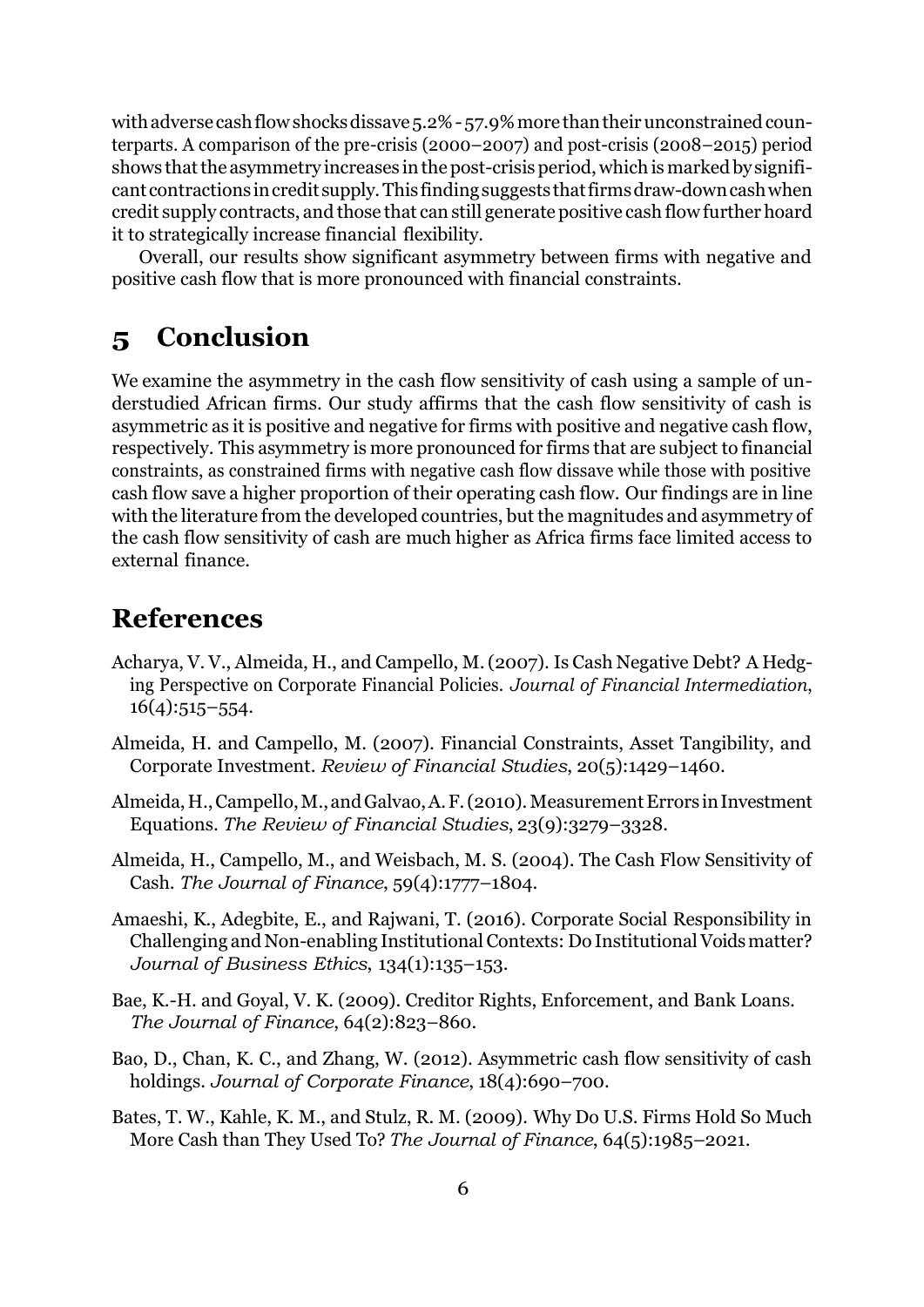- <span id="page-6-10"></span>Brown, J. R. and Petersen, B. C. (2011). Cash holdings and R&D smoothing. *Journal of Corporate Finance*, 17(3):694–709.
- <span id="page-6-12"></span>Campello, M. and Giambona, E.(2013). RealAssets andCapital Structure. *The Journal of Financial and Quantitative Analysis*, 48(5):1333–1370.
- <span id="page-6-2"></span>Chang, X., Dasgupta, S., Wong, G., and Yao, J. (2014). Cash-Flow Sensitivities and the Allocation of Internal Cash Flow. *The Review of Financial Studies*, 27(12):3628–3657.
- <span id="page-6-9"></span>Dittmar, A. and Thakor, A. (2007). Why Do Firms Issue Equity? *The Journal of Finance*, 62(1):1–54.
- <span id="page-6-3"></span>Erickson, T. and Whited, T. M. (2000). Measurement Error and the Relationship between Investment and q. *Journal of Political Economy*, 108(5):1027–1057.
- <span id="page-6-4"></span>Erickson, T. and Whited, T. M. (2002). Two-Step GMM Estimation of the Errors-in-VariablesModelUsingHigh-OrderMoments. *EconometricTheory*, 18(3):776–799.
- <span id="page-6-5"></span>Erickson,T.andWhited,T.M.(2012).TreatingMeasurementError inTobin'sq.*Review of Financial Studies*, 25(4):1286–1329.
- <span id="page-6-15"></span>Flannery, M. J. and Lockhart, G. B. (2009). Credit Lines and the Substitutability of Cash and Debt. SSRN Scholarly Paper ID 1422867, Social Science Research Network, Rochester, NY, USA.
- <span id="page-6-13"></span>Flor, C.R. and Hirth, S. (2013). Asset Liquidity, Corporate Investment, and Endogenous Financing Costs. *Journal of Banking & Finance*, 37(2):474–489.
- <span id="page-6-8"></span>Foley, C. F., Hartzell, J. C., Titman, S., and Twite, G. (2007). Why Do Firms Hold So MuchCash? ATax-BasedExplanation. *Journal of FinancialEconomics*,86(3):579– 607.
- <span id="page-6-14"></span>Gamba, A. and Triantis, A. (2008). The Value of Financial Flexibility. *The Journal of Finance*, 63(5):2263–2296.
- <span id="page-6-0"></span>Grullon, G., Hund, J., and Weston, J. P. (2018). Concentrating on q and cash flow. *Journal of Financial Intermediation*, 33:1–15.
- <span id="page-6-7"></span>Guariglia, A. and Yang, J. (2018). Adjustment behavior of corporate cash holdings: the China experience. *The European Journal ofFinance*, 24(16):1428–1452.
- <span id="page-6-6"></span>Gwatidzo, T. and Ojah, K. (2014). Firms Debt Choice in Africa: Are Institutional Infrastructure and Non-Traditional Determinants Important? *International Review of Financial Analysis*, 31:152–166.
- <span id="page-6-11"></span>Hennessy, C. A. and Whited, T. M.(2007). How Costly Is External Financing? Evidence from a Structural Estimation. *The Journal of Finance*, 62(4):1705–1745.
- <span id="page-6-1"></span>Khurana,I. K., Martin, X., and Pereira, R.(2006). Financial Development and the Cash Flow Sensitivity of Cash. *Journal of Financial and Quantitative Analysis*, 41(04):787– 808.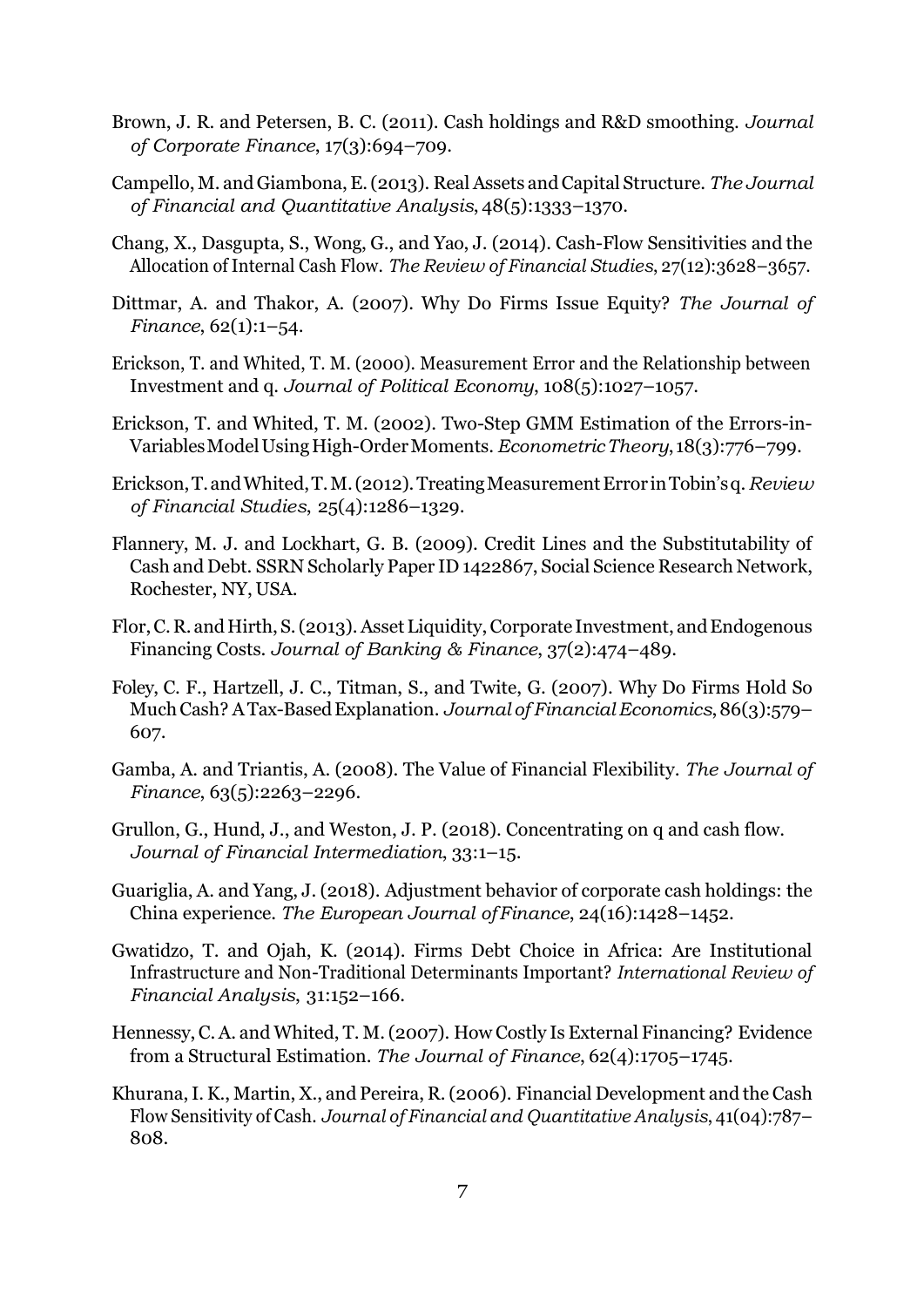- <span id="page-7-4"></span>Kling, G., Paul, S. Y., and Gonis, E. (2014). Cash Holding, Trade Credit and Access to Short-Term Bank Finance. *International Review of Financial Analysis*, 32:123–131.
- <span id="page-7-2"></span>Lei, J., Qiu, J., and Wan, C. (2018). Asset tangibility, cash holdings, and financial development. *Journal of Corporate Finance*,50:223–242.
- <span id="page-7-0"></span>McLean, R. D. and Zhao, M. (2018). Cash savings and capital markets. *Journal of Empirical Finance*, 47:49–64.
- <span id="page-7-3"></span>Opler, T., Pinkowitz, L., Stulz, R., and Williamson, R. (1999). The Determinants and Implications of Corporate Cash Holdings. *Journal of Financial Economics*, 52(1):3–46.
- <span id="page-7-1"></span>Riddick,L.A. andWhited,T.M.(2009). TheCorporatePropensity to Save. *The Journal of Finance*, 64(4):1729–1766.
- <span id="page-7-5"></span>Whited, T. M. (2006). External Finance Constraints and the Intertemporal Pattern of Intermittent Investment. *Journal of Financial Economics*, 81(3):467–502.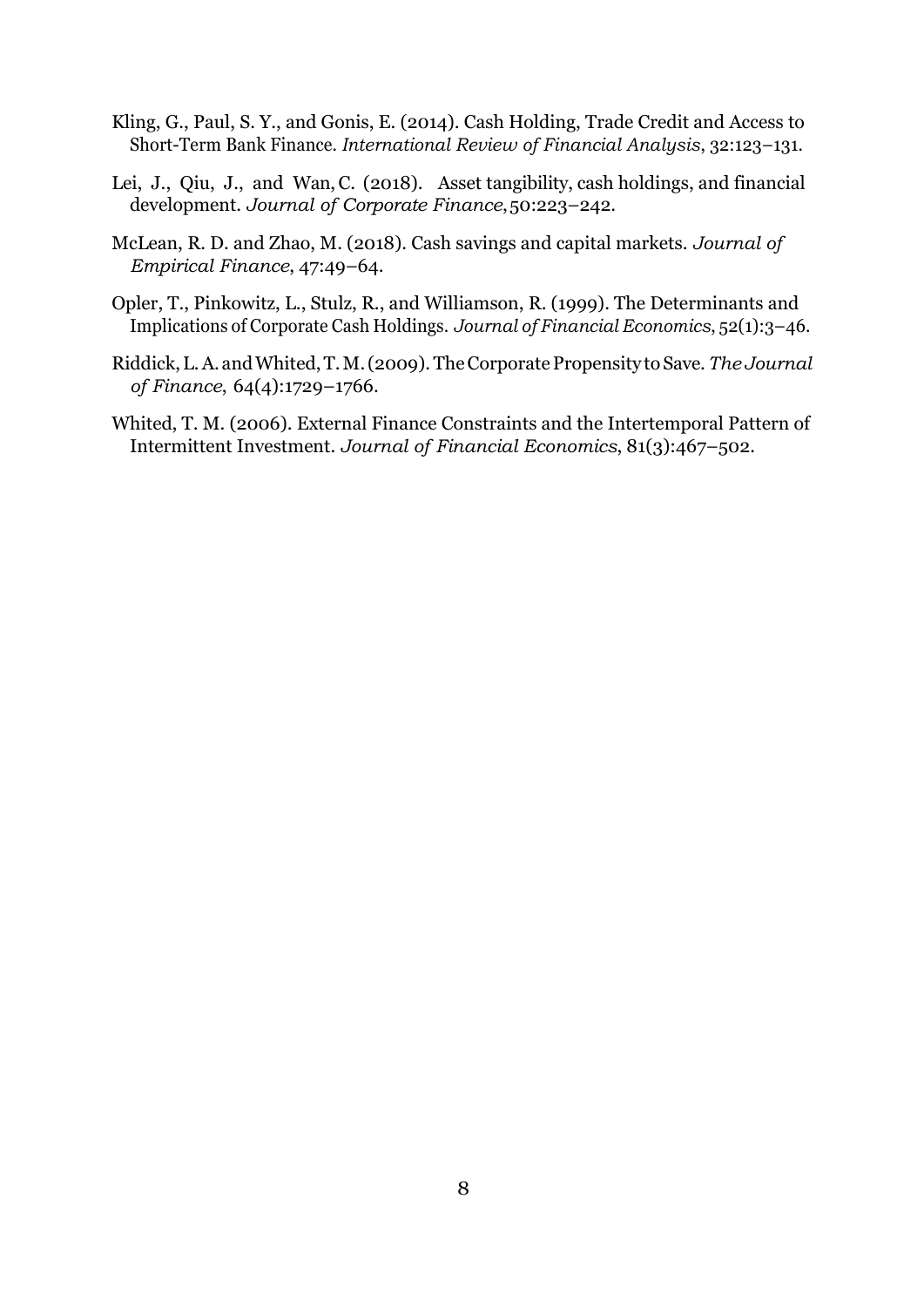### <span id="page-8-0"></span>**Table 1 Basic statistics and correlations**

*≤* Panel A presents the basic statistics, and Panel B presents the pairwise Spearman (Pearson) correlations in the upper (lower) diagonal for all variables used. The sample consists of 745 listed non-financial firms from Ivor All variables used are defined in Appendi[x A a](#page-11-0)nd are winsorised at the lower and upper one percentiles. \*\*\*, \*\*, \* indicate the significance of the difference between positive cash flow firms (CF >0) and negative cash flow firms (CF 0) a**≤**the one, five, and ten percent levels, respectively.

| 1 ansl III Dagis Guadegus                                   |                                                     |                                                     |                                                    |                                                     |                                                     |                                                    |                                                                                     |                                                                               |                                                                                  |  |  |
|-------------------------------------------------------------|-----------------------------------------------------|-----------------------------------------------------|----------------------------------------------------|-----------------------------------------------------|-----------------------------------------------------|----------------------------------------------------|-------------------------------------------------------------------------------------|-------------------------------------------------------------------------------|----------------------------------------------------------------------------------|--|--|
|                                                             |                                                     | All firms                                           |                                                    |                                                     | CF>0                                                |                                                    |                                                                                     | $CF \leq 0$                                                                   |                                                                                  |  |  |
| Variables                                                   | Mean                                                | Median                                              | SD.                                                | Mean                                                | Median                                              | SD                                                 | Mean                                                                                | Median                                                                        | <b>SD</b>                                                                        |  |  |
| $\Delta$ Cash<br>СF<br>Šize<br>$\Delta Debt$<br><b>APPE</b> | 0.013<br>0.153<br>1.600<br>15.080<br>0.021<br>0.036 | 0.006<br>0.143<br>1.345<br>15.202<br>0.001<br>0.019 | 0.073<br>0.124<br>0.860<br>2.019<br>0.084<br>0.084 | 0.017<br>0.174<br>1.628<br>15.099<br>0.022<br>0.040 | 0.008<br>0.154<br>1.376<br>15.224<br>0.001<br>0.022 | 0.071<br>0.107<br>0.868<br>1.996<br>0.082<br>0.082 | $-0.029***$<br>$-0.074***$<br>$1.275***$<br>$14.856***$<br>$0.015**$<br>$-0.012***$ | $-0.019***$<br>$-0.053***$<br>1.088***<br>$14.951**$<br>0.004<br>$-0.007$ *** | $0.079***$<br>$0.061***$<br>$0.683***$<br>$2.249***$<br>$0.102***$<br>$0.091***$ |  |  |
| R&D<br>N                                                    | 0.001<br>7.280                                      | 0.000                                               | 0.003                                              | 0.001<br>6.689                                      | 0.000                                               | 0.003                                              | 0.001<br>591                                                                        | $0.000$ ***                                                                   | $0.003***$                                                                       |  |  |

#### **Panel A: Basic statistics**

#### **Panel B: Correlations**

| Variables       | $\Lambda$ Cash | СF         |            | Size       | $\Lambda$ Debt. | <b>APPE</b> | R&D        |
|-----------------|----------------|------------|------------|------------|-----------------|-------------|------------|
| ACash           | $0.359***$     | $0.340***$ | $0.035***$ | $-0.028**$ | $0.028**$       | $-0.021*$   | $-0.017$   |
| СF              | 0.013          | $0.388***$ | $0.418***$ | $-0.005$   | $0.108***$      | $0.310***$  | $-0.001$   |
| Size            | $-0.028**$     | 0.004      | $0.127***$ | $0.182***$ | $0.072***$      | $0.231***$  | $0.060***$ |
| $\Lambda$ Debt. | $0.058***$     | $0.153***$ | $0.060***$ | $0.098***$ | $0.116***$      | $0.144***$  | $0.237***$ |
| <b>APPE</b>     | $-0.019$       | $0.285***$ | $0.138***$ | $0.076***$ | $0.413***$      | $0.401***$  | $0.032***$ |
| R&D             | $-0.036***$    | $0.021*$   | $0.025**$  | $0.097***$ | $0.056***$      | $-0.002$    | $0.020*$   |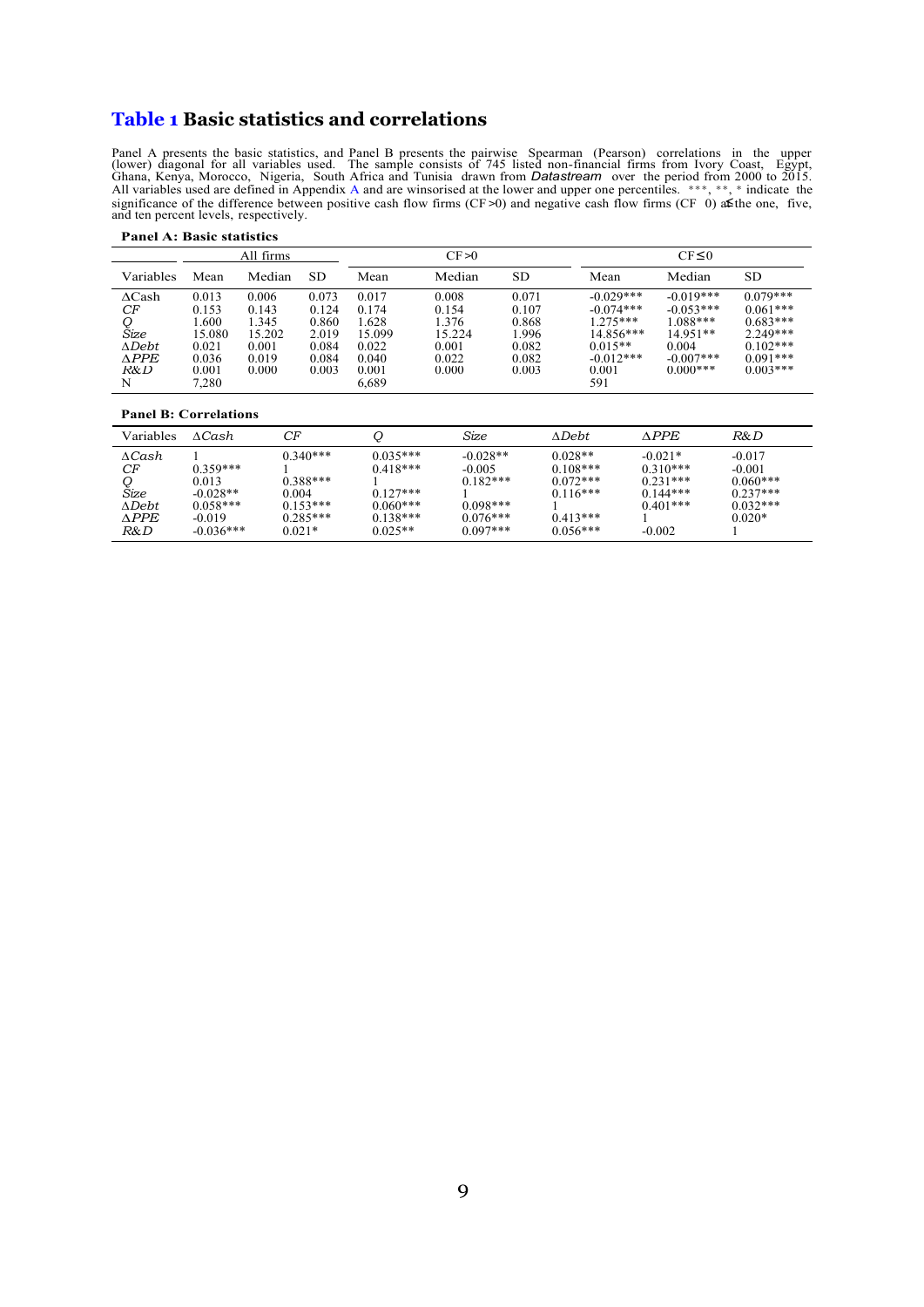### **Table 2 Asymmetry in the cash flow sensitivity of cash**

The table presents the estimation results of Equations [\(1\)](#page-2-3) and [\(2](#page-2-4)) that relate investment to cash flow and Tobin's q. t is the coefficient of determination of Equation (2) in Erickson and Whited (2000) and is an index that the lower and upper one percentiles. \*\*\*, \*\*, \* indicate significance at the one, five, and ten percent levels, respectively.

<span id="page-9-0"></span>

| Estimation       | <b>OLS</b>                        | FE                                | IV                                | GMM3                              | GMM4                              | GMM5                              | <b>OLS</b>                         | FE                                 | ĪV                                | GMM3                              | GMM4                              | GMM5                               |
|------------------|-----------------------------------|-----------------------------------|-----------------------------------|-----------------------------------|-----------------------------------|-----------------------------------|------------------------------------|------------------------------------|-----------------------------------|-----------------------------------|-----------------------------------|------------------------------------|
| Variables        | (1)                               | (2)                               | (3)                               | (4)                               | (5)                               | (6)                               | (7)                                | (8)                                | (9)                               | (10)                              | (11)                              | (12)                               |
| CF               | $0.265***$                        | $0.309***$                        | $0.315***$                        | $0.449***$                        | $0.331***$                        | $0.351***$                        | $0.299***$                         | $0.356***$                         | $0.353***$                        | $0.458***$                        | $0.351***$                        | $0.388***$                         |
| DNeg             | (0.010)                           | (0.014)                           | (0.011)                           | (0.046)                           | (0.021)                           | (0.019)                           | (0.012)<br>$-0.020$ ***<br>(0.005) | (0.016)<br>$-0.018***$<br>(0.006)  | (0.014)<br>$-0.020**$<br>(0.006)  | (0.052)<br>$-0.018***$<br>(0.005) | (0.026)<br>$-0.019***$<br>(0.005) | (0.020)<br>$-0.018***$<br>(0.005)  |
| $CF \times DNeq$ |                                   |                                   |                                   |                                   |                                   |                                   | $-0.478***$<br>(0.061)             | $-0.542***$<br>(0.063)             | $-0.476***$<br>(0.063)            | $-0.784***$<br>(0.115)            | $-0.578***$<br>(0.069)            | $-0.650***$<br>(0.062)             |
| Q                | $-0.012***$                       | $-0.010***$                       | 0.009                             | $-0.090***$                       | $-0.041***$                       | $-0.049***$                       | $-0.014***$                        | $-0.012$ ***                       | 0.006                             | $-0.067***$                       | $-0.032***$                       | $-0.044$ ***                       |
| Size             | (0.001)<br>$-0.001**$             | (0.002)<br>$-0.024***$            | (0.007)<br>$-0.032$ ***           | (0.020)<br>$0.004**$              | (0.008)<br>0.001                  | (0.006)<br>$0.001*$               | (0.001)<br>$-0.001*$               | (0.002)<br>$-0.024$ ***            | (0.007)<br>$-0.032***$            | (0.017)<br>$0.003**$              | (0.008)<br>0.001                  | (0.006)<br>$0.001*$                |
| $\Delta Debt$    | (0.000)<br>$0.059***$             | (0.003)<br>$0.047***$             | (0.004)<br>$0.056***$             | (0.002)<br>$0.080***$             | (0.001)<br>$0.069***$             | (0.001)<br>$0.071***$             | (0.000)<br>$0.047***$              | (0.003)<br>$0.032**$               | (0.004)<br>$0.039***$             | (0.001)<br>$0.052***$             | (0.001)<br>$0.051***$             | (0.001)<br>$0.052***$              |
| $\triangle PPE$  | (0.014)<br>$-0.131***$<br>(0.013) | (0.013)<br>$-0.179***$<br>(0.013) | (0.014)<br>$-0.206***$<br>(0.016) | (0.017)<br>$-0.082***$<br>(0.021) | (0.013)<br>$-0.112***$<br>(0.013) | (0.013)<br>$-0.107***$<br>(0.013) | (0.014)<br>$-0.130***$<br>(0.014)  | (0.014)<br>$-0.172$ ***<br>(0.013) | (0.014)<br>$-0.190***$<br>(0.017) | (0.014)<br>$-0.094***$<br>(0.019) | (0.012)<br>$-0.117***$<br>(0.014) | (0.013)<br>$-0.109$ ***<br>(0.013) |
| N                | 7,280                             | 7,280                             | 5,045                             | 7,280                             | 7,280                             | 7,280                             | 7,280                              | 7,280                              | 5,045                             | 7,280                             | 7,280                             | 7,280                              |
| $R^2$            | 0.173                             | 0.208<br>0.387                    | 0.213                             | 0.276<br>0.267                    | 0.406<br>0.205                    | 0.366<br>0.215                    | 0.186                              | 0.224<br>0.391                     | 0.228                             | 0.359<br>0.257                    | 0.540<br>0.207                    | 0.443<br>0.224                     |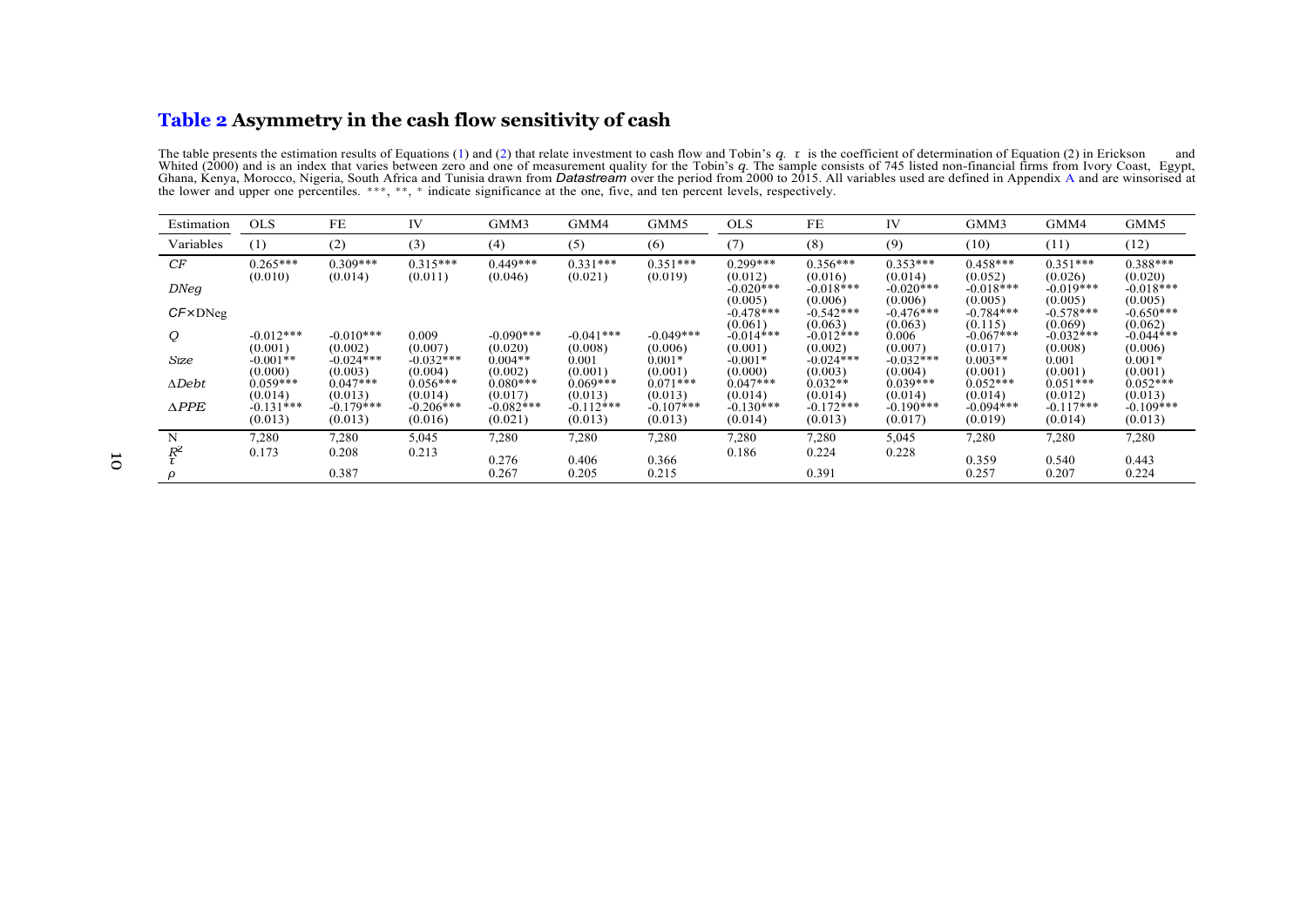#### **Table 3 The effect of financial constraints on the cash flow sensitivity of cash**

The table presents estimation results of Equation [\(2\)](#page-2-4) that relate investment to cash flow and Tobin's q. t is the coefficient of determination of Equation (2) in Erickson and Whited (2000) and is an index that varies betwe winsorised at the lower and upper one percentiles. \*\*\*, \*\*, \* indicate significance at the one, five, and ten percent levels, respectively.

<span id="page-10-0"></span>

| Period                      | 2000-2015   |             |             |             |              | 2000-2007   |             |             |             | 2008-2015   |             |             |  |
|-----------------------------|-------------|-------------|-------------|-------------|--------------|-------------|-------------|-------------|-------------|-------------|-------------|-------------|--|
| Constraint                  | <b>WW</b>   | MktCap      | Firm-Age    | Tangibility | <b>WW</b>    | MktCap      | Firm-Age    | Tangibility | <b>WW</b>   | MktCap      | Firm-Age    | Tangibility |  |
| Variables                   | (1)         | (2)         | (3)         | (4)         | (5)          | (6)         | (7)         | (8)         | (9)         | (10)        | (11)        | (12)        |  |
| CF                          | $0.308***$  | $0.306***$  | $0.303***$  | $0.347***$  | $0.374***$   | $0.388***$  | $0.324***$  | $0.399***$  | $0.260***$  | $0.251***$  | $0.294***$  | $0.307***$  |  |
| DNeg                        | (0.028)     | (0.030)     | (0.024)     | (0.026)     | (0.034)      | (0.033)     | (0.030)     | (0.030)     | (0.042)     | (0.041)     | (0.033)     | (0.037)     |  |
|                             | $-0.011*$   | $-0.008$    | $-0.017**$  | 0.002       | 0.009        | 0.005       | $-0.002$    | 0.009       | $-0.021***$ | $-0.015**$  | $-0.033***$ | $-0.004$    |  |
|                             | (0.007)     | (0.006)     | (0.008)     | (0.007)     | (0.014)      | (0.011)     | (0.011)     | (0.013)     | (0.007)     | (0.007)     | (0.011)     | (0.008)     |  |
| CF ×DNeg                    | $-0.470***$ | $-0.456***$ | $-0.483***$ | $-0.501***$ | $-0.517***$  | $-0.633***$ | $-0.593***$ | $-0.623***$ | $-0.426***$ | $-0.379***$ | $-0.505***$ | $-0.461***$ |  |
|                             | (0.065)     | (0.068)     | (0.062)     | (0.066)     | (0.134)      | (0.114)     | (0.110)     | (0.125)     | (0.088)     | (0.089)     | (0.082)     | (0.090)     |  |
| DFC                         | $-0.026***$ | $-0.028***$ | $-0.027***$ | $-0.007$    | $-0.016**$   | $-0.014**$  | $-0.027***$ | $-0.001$    | $-0.030***$ | $-0.033***$ | $-0.025***$ | $-0.011**$  |  |
|                             | (0.004)     | (0.004)     | (0.004)     | (0.004)     | (0.007)      | (0.007)     | (0.006)     | (0.007)     | (0.006)     | (0.006)     | (0.005)     | (0.005)     |  |
| <b>CF × DFC</b>             | $0.143***$  | $0.145***$  | $0.152***$  | $0.121***$  | $0.087**$    | $0.064*$    | $0.151***$  | $0.097***$  | $0.182***$  | $0.193***$  | $0.140***$  | $0.127***$  |  |
|                             | (0.023)     | (0.024)     | (0.022)     | (0.025)     | (0.040)      | (0.038)     | (0.034)     | (0.037)     | (0.029)     | (0.029)     | (0.031)     | (0.033)     |  |
| DNeg×DFC                    | $-0.018*$   | $-0.027***$ | $-0.002$    | $-0.035***$ | $-0.049$ *** | $-0.052***$ | $-0.042**$  | $-0.032*$   | $-0.008$    | $-0.018$    | 0.014       | $-0.034***$ |  |
|                             | (0.010)     | (0.010)     | (0.010)     | (0.011)     | (0.017)      | (0.017)     | (0.017)     | (0.019)     | (0.012)     | (0.012)     | (0.014)     | (0.013)     |  |
| $CF \times DNeg \times DFC$ | $-0.332***$ | $-0.376***$ | $-0.282***$ | $-0.303**$  | $-0.206$     | $-0.052$    | $-0.123$    | 0.224       | $-0.496***$ | $-0.579***$ | $-0.395***$ | $-0.505***$ |  |
|                             | (0.100)     | (0.105)     | (0.100)     | (0.130)     | (0.155)      | (0.144)     | (0.150)     | (0.195)     | (0.143)     | (0.142)     | (0.146)     | (0.164)     |  |
| Q                           | $-0.037***$ | $-0.037***$ | $-0.044***$ | $-0.044***$ | $-0.059***$  | $-0.062***$ | $-0.054***$ | $-0.065***$ | $-0.026***$ | $-0.024**$  | $-0.038***$ | $-0.032***$ |  |
| Size                        | (0.007)     | (0.007)     | (0.006)     | (0.006)     | (0.007)      | (0.007)     | (0.006)     | (0.007)     | (0.010)     | (0.010)     | (0.007)     | (0.007)     |  |
|                             | $-0.000$    | $-0.001$    | 0.000       | $0.001*$    | $0.002*$     | 0.002       | 0.002       | $0.004***$  | $-0.000$    | $-0.001$    | $-0.000$    | 0.000       |  |
| $\Delta Debt$               | (0.001)     | (0.001)     | (0.001)     | (0.001)     | (0.001)      | (0.001)     | (0.001)     | (0.001)     | (0.001)     | (0.001)     | (0.001)     | (0.001)     |  |
|                             | $0.040***$  | $0.043***$  | $0.040***$  | $0.033**$   | 0.017        | 0.025       | 0.020       | 0.009       | $0.051***$  | $0.050***$  | $0.053***$  | $0.044***$  |  |
| $\triangle PPE$             | (0.013)     | (0.013)     | (0.013)     | (0.013)     | (0.024)      | (0.024)     | (0.022)     | (0.024)     | (0.016)     | (0.017)     | (0.017)     | (0.017)     |  |
|                             | $-0.115***$ | $-0.116***$ | $-0.108***$ | $-0.085***$ | $-0.089***$  | $-0.088***$ | $-0.088***$ | $-0.064***$ | $-0.130***$ | $-0.133***$ | $-0.124***$ | $-0.102***$ |  |
|                             | (0.013)     | (0.014)     | (0.013)     | (0.014)     | (0.020)      | (0.021)     | (0.019)     | (0.020)     | (0.019)     | (0.019)     | (0.019)     | (0.020)     |  |
| N                           | 7,280       | 7,280       | 7,280       | 7,280       | 2,945        | 2,945       | 2,945       | 2,945       | 4,335       | 4,335       | 4,335       | 4,335       |  |
|                             | 0.526       | 0.529       | 0.497       | 0.495       | 0.492        | 0.489       | 0.508       | 0.478       | 0.601       | 0.633       | 0.499       | 0.545       |  |
|                             | 0.234       | 0.235       | 0.239       | 0.244       | 0.263        | 0.265       | 0.270       | 0.278       | 0.211       | 0.212       | 0.220       | 0.216       |  |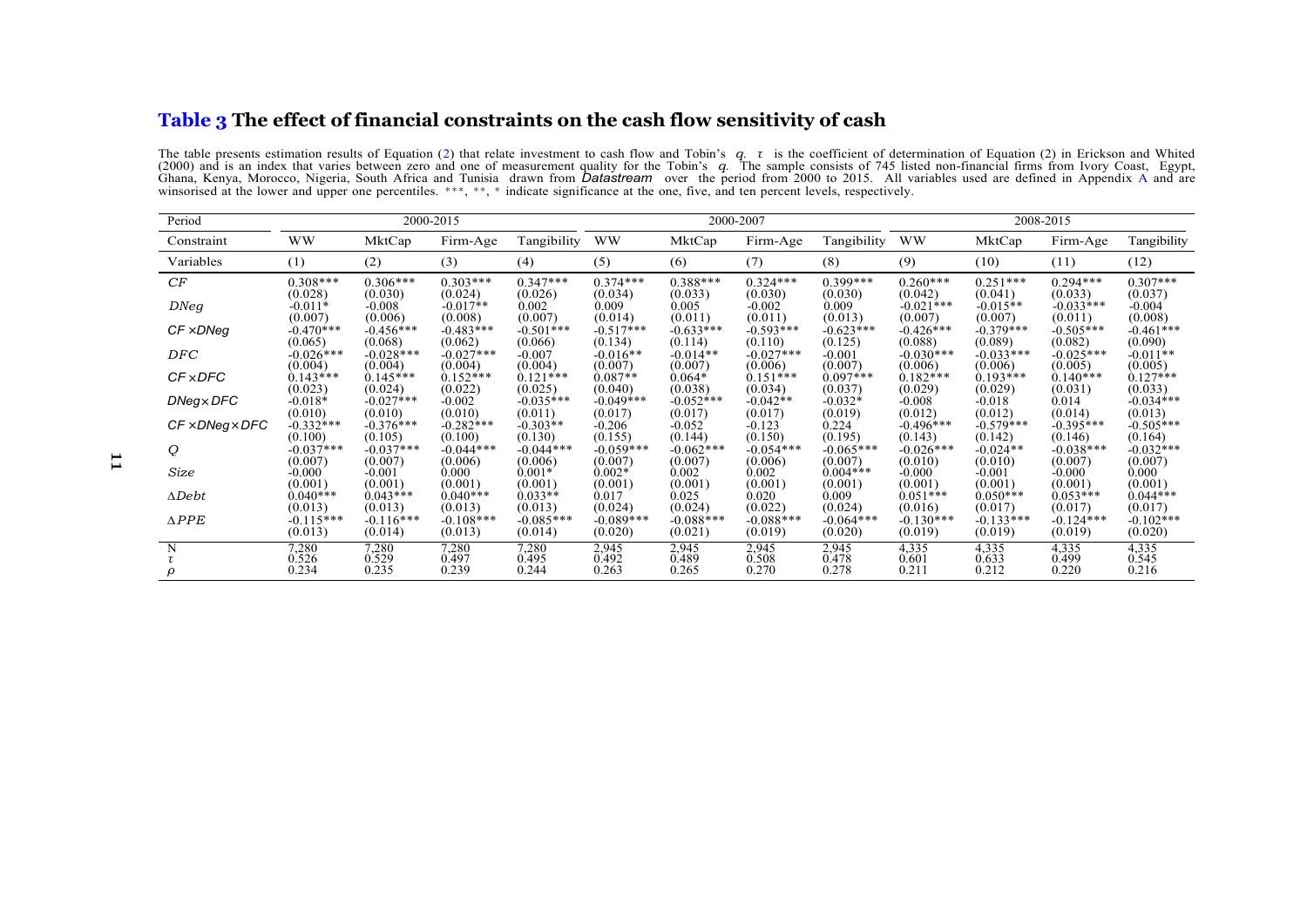## <span id="page-11-1"></span><span id="page-11-0"></span>**Appendix A Variable definitions**

The table lists the definitions of all variables used and the account items obtained from Datastream databases.

| <b>Variable</b> | <b>Definition</b>                                                                                               |
|-----------------|-----------------------------------------------------------------------------------------------------------------|
| $\Delta$ Cash   | Change in cash holdings to total assets.                                                                        |
| cash flow       | Earnings before interest and tax plus depreciation plus the change in non-cash working capital to total assets. |
| <b>DNeg</b>     | A dummy variable that takes the value of one if a firm has negative cash flow and otherwise zero.               |
| $\circ$         | Market-to-book ratio (Tobin's $q$ ).                                                                            |
| Size            | Log of total assets.                                                                                            |
| $\Delta$ Debt   | Change in total debt to total assets.                                                                           |
| $\triangle$ PPE | Change in property, plant and equipment to total assets.                                                        |
| <b>DFC</b>      | A dummy variable that takes the value of one if a firm is constrained and otherwise zero.                       |
| WW Index        | $-0.091 \times \frac{Cash Flow}{Assets} - 0.062 \times Dividend Dummy + 0.021 \times \frac{Total Debt}{Assets}$ |
|                 | $-0.044 \times \text{Size} + 0.102 \times \text{Industry Sales Growth} - 0.035 \times \text{Sales Growth}$      |
|                 | The WW Index (WW) is based on (Whited, 2006).                                                                   |
| MktCap          | Log of market capitalisation.                                                                                   |
| LogAge          | The logarithm of the difference between the current year and the first year that the firm                       |
|                 | appears in the database.                                                                                        |
| Tangibility     | Tangible fixed assets to total assets.                                                                          |